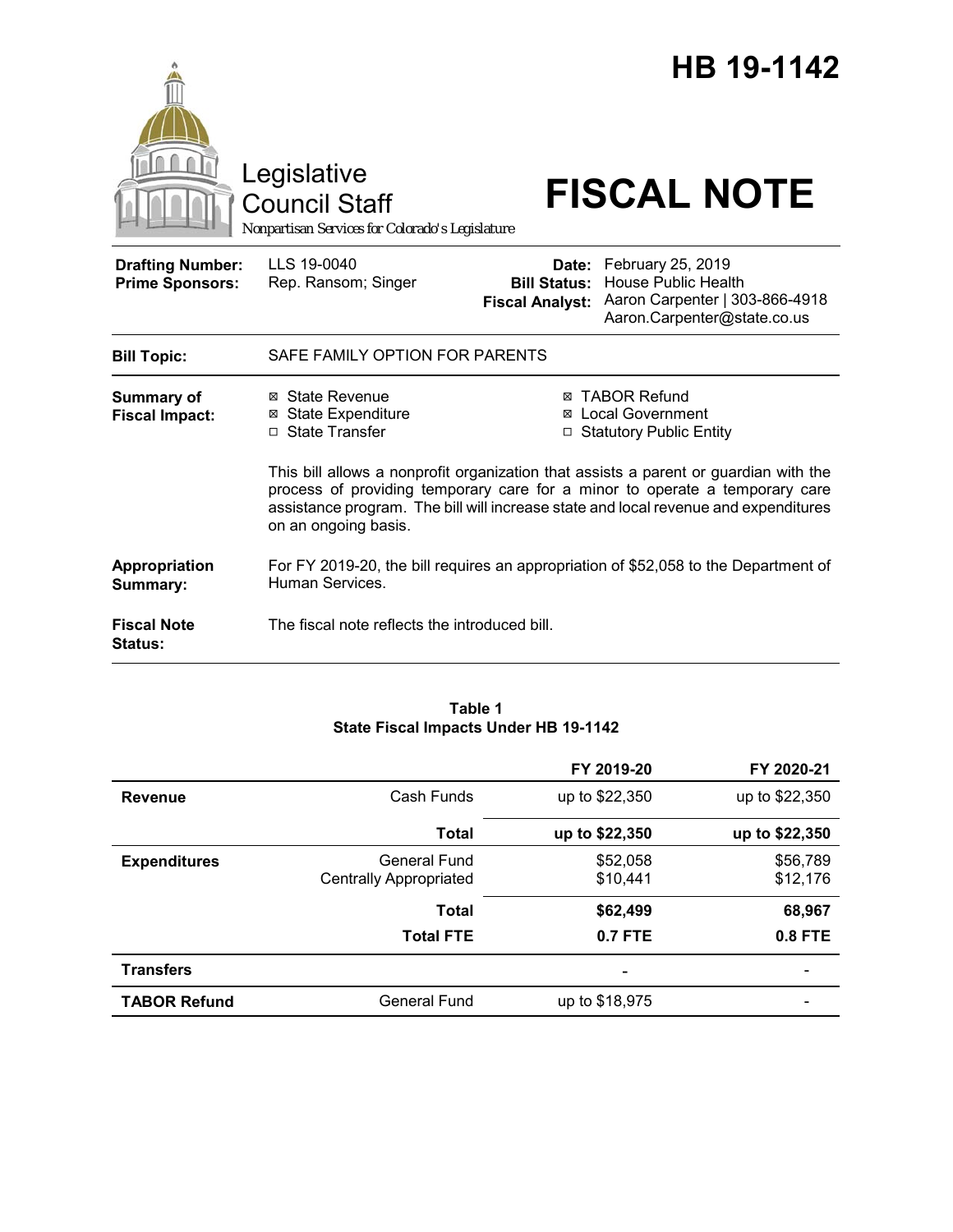## **Summary of Legislation**

This bill allows a nonprofit organization that assists a parent or guardian with the process of providing temporary care for a minor to operate a temporary care assistance program. Such an organization is not considered to be a child care center or a child placement agency. However, the organization may operate a child care center or child placement agency in addition to providing an assistance program.

**Temporary care assistance program.** Under the bill, a temporary care assistance program is a program that assists a parent or guardian in identifying an appropriate and safe approved temporary caregiver who the parent or guardian can delegate temporary care and responsibility to for no more than six months. During that time, the parent or guardian has the authority to revoke the delegation of care and the minor must be returned as soon as reasonably possible. Placement in a temporary care program does not change parental or legal rights; constitute child abuse or neglect; or result in a child being neglected unless the parent or guardian fails to make contact within 72 hours after the expiration of the power of attorney.

**Temporary caregivers.** The bill establishes requirements on who can be a temporary caregiver. The bill mandates that a qualified nonprofit organization conduct a fingerprint criminal history background check; child abuse and neglect background check; and a sex offender background check on all applicants and on anyone who resides in the applicant's home who is at least 18 years old. The qualified nonprofit is responsible for the costs of performing this background check and maintaining records. Finally, the qualified nonprofit must train an approved temporary caregiver in the rights, duties, and limitations associated with providing temporary care for a minor.

**Investigation.** The bill allows the Department of Human Services (DHS) to investigate a temporary care assistance program to ensure that the program is complying with the bill's requirements. For each violation, the DHS may assess a civil penalty of \$1,000 which will be credited to the Child Care Cash Fund.

**Mandatory reporter.** Finally, the bill makes an employee of a qualified nonprofit organization a mandatory reporter.

# **Comparable Crime Analysis**

Legislative Council Staff is required to include certain information in the fiscal note for any bill that creates a new crime, changes the classification of an existing crime, or changes an element of an existing crime. The following sections outline data on crimes that are comparable to the offense in this bill and discuss assumptions on future rates of criminal convictions under the bill.

**Prior conviction data**. This bill adds an employee of a qualified nonprofit organization operating a temporary care assistance program to the list of mandatory reporters. A failure to report child abuse under current law is a class 3 misdemeanor offense. To form an estimate on the prevalence of this new crime, the fiscal note analyzed the existing offense of failing to report child abuse as a comparable crime. In the last three fiscal years, 7 persons have been convicted and sentenced for this existing offense. Of the persons convicted, 6 were male and 1 did not have a gender identified. Demographically, 6 were White and 1 did not have a race identified. Of these cases, only 3 were sentenced to county jail.

Visit leg.colorado.gov/fiscalnotes for more information about criminal justice costs in fiscal notes.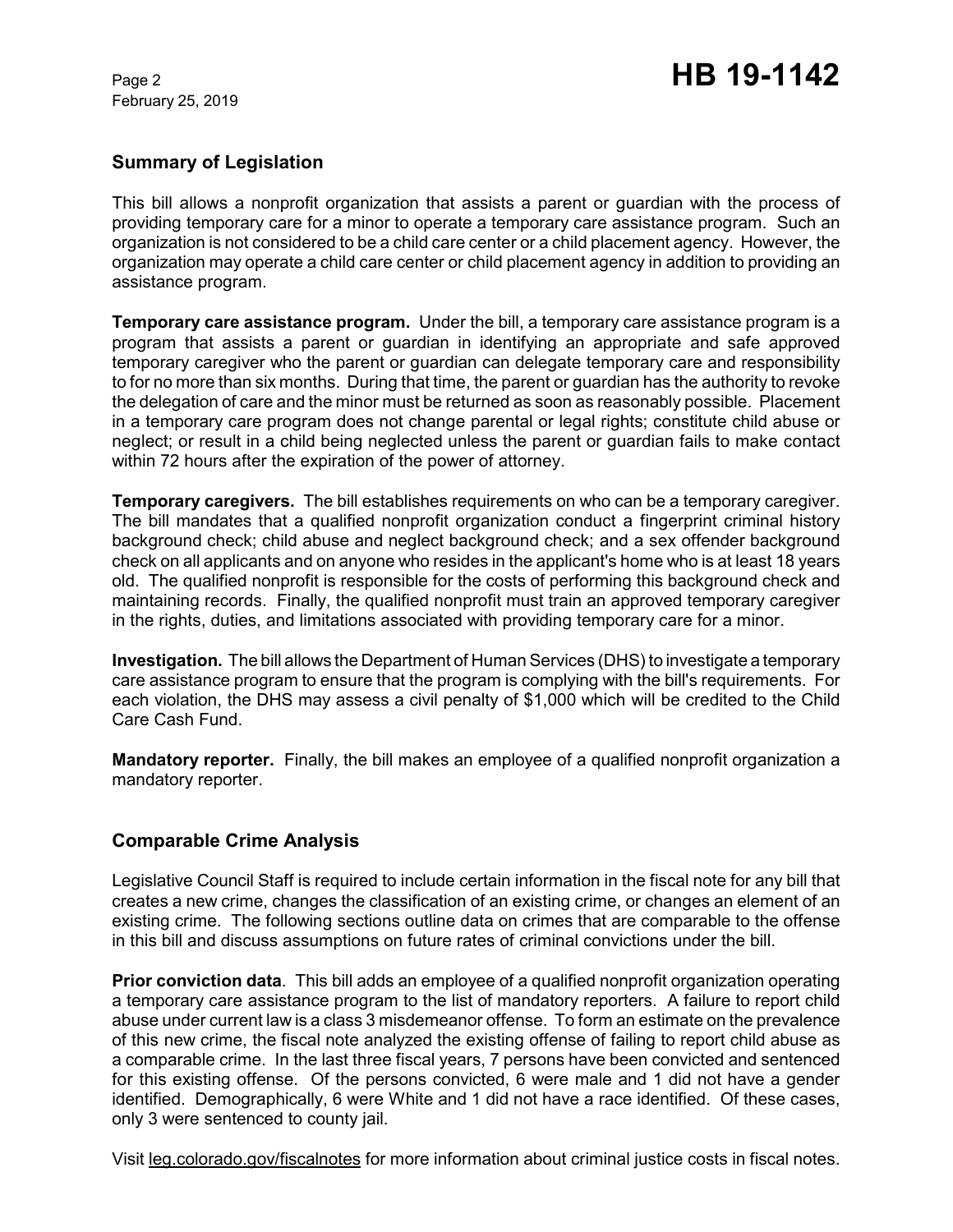# **Assumptions**

The fiscal note assumes fewer than five qualified nonprofit organizations will be licensed to run a temporary care assistance program and that fewer than 300 background checks will be conducted per year.In addition, the fiscal note assumes that employees of temporary care assistance programs will comply with the bill. Based on the low number of convictions, this analysis assumes that there will be a minimal increase in criminal case filings per year and sentences to county jail will be minimal.

# **State Revenue**

The bill will increase cash fund revenue to the Department of Public Safety (DPS) and the DHS by up to \$22,350 per year to perform up to 300 background checks per year on applicants for temporary caregivers, and any family member of the temporary caregiver over the age of 18. Revenue may also increase to the Judicial Department by a minimal amount. Revenue is shown in Table 2 and discussed below.

**Fee impact on HB19-1142**. Colorado law requires legislative service agency review of measures which create or increase any fee collected by a state agency. These fee amounts are estimates only, actual fees will be set administratively by DPS and DHS based on cash fund balance, estimated program costs, and the estimated number of background checks subject to the fee. The table below identifies the fee impact of this bill and each impact is described below.

*Fingerprint-based background checks (DPS).* This bill increases state cash fund revenue from fingerprint-based criminal history background checks, which includes a sex offender background check, to the Colorado Bureau of Investigation Identification Unit Cash Fund in the DPS by less than \$11,850 per year starting in FY 2019-20, of which \$8,475 is retained by the DPS and \$3,375 is passed through to the Federal Bureau of Investigation (FBI). The current fee for background checks is \$39.50, which includes \$11.25 for the FBI fingerprint based check. This fee revenue is subject to TABOR, except that the federal portion of this fee.

*Child abuse and neglect background checks (DHS).*This bill increases state cash fund revenue from child abuse and neglect background checks to the Records and Reports Cash Fund in the DHS by less than \$10,500 per year starting in FY 2019-20. The current fee for a child abuse and neglect background check is \$35. This fee revenue is subject to the state TABOR limit.

| <b>Fiscal Year</b> | <b>Type of Fee</b>                  | Fee     | <b>Number Affected</b>  | <b>Total Fee</b><br>Impact |
|--------------------|-------------------------------------|---------|-------------------------|----------------------------|
| FY 2019-20         | <b>Fingerprint Background Check</b> | \$39.50 | up to $300$             | up to \$11,850             |
|                    | Child Abuse and Neglect Check       | \$35.00 | up to $300$             | up to \$10,500             |
|                    |                                     |         | <b>FY 2019-20 Total</b> | up to \$22,350             |
| FY 2020-21         | <b>Fingerprint Background Check</b> | \$39.50 | up to $300$             | up to \$11,850             |
|                    | Child Abuse and Neglect Check       | \$35.00 | up to $300$             | up to \$10,500             |
|                    |                                     |         | <b>FY 2020-21 Total</b> | up to \$22,350             |

#### **Table 2 Fee Impact on Temporary Caregivers**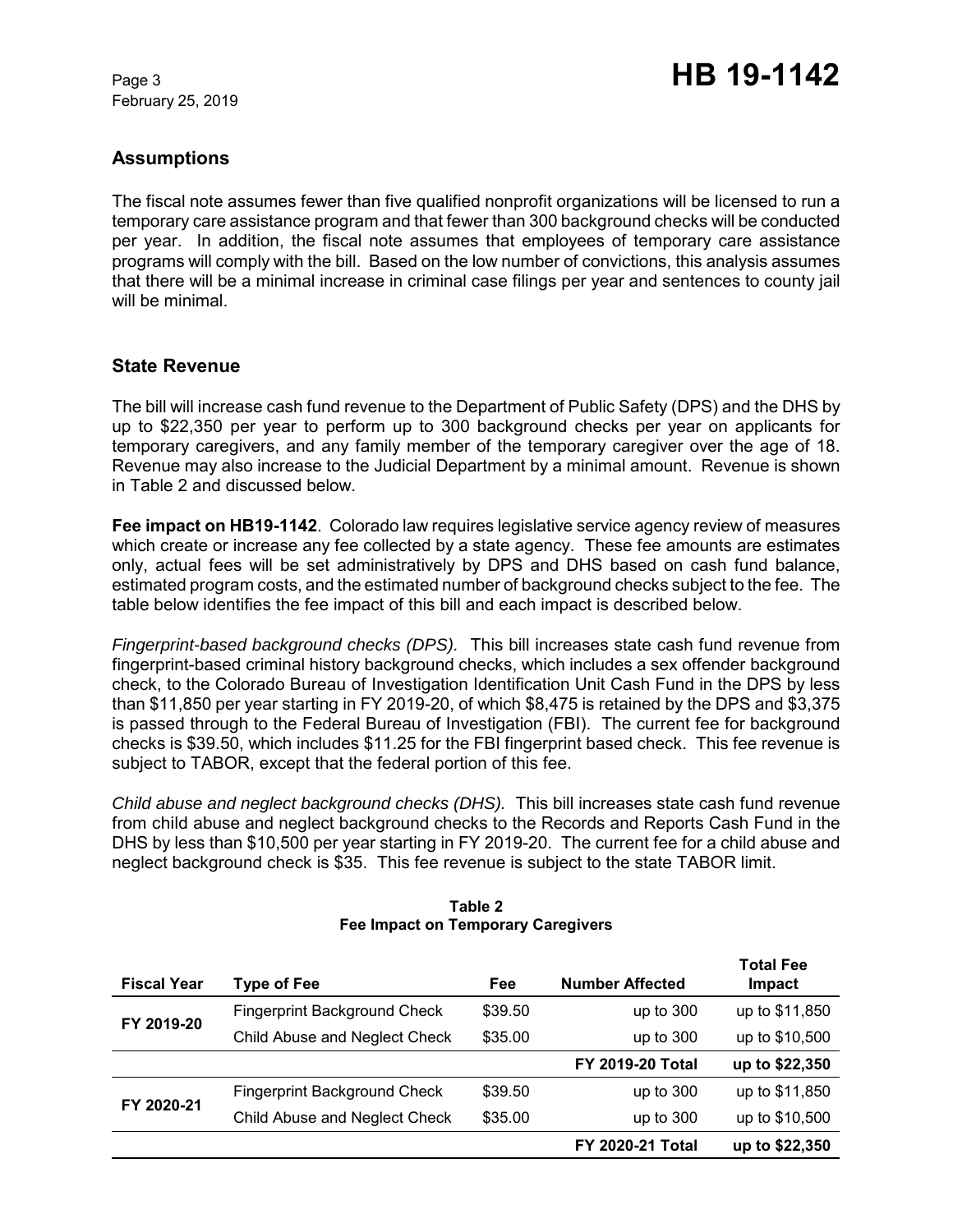**Civil penalties.** To the extent that there are more civil penalties assessed by the DHS, revenue to the DHS will increase. It is assumed that qualified nonprofit organizations will comply with the bill so any increase in revenue is expected to be minimal.

**Criminal fines and court fees.** By adding an employee of a qualified nonprofit organization running a temporary care assistance program to the list of mandatory reporters, the bill may increase state revenue from criminal fines and court fees by a minimal amount beginning in FY 2019-20, credited to the Fines Collection Cash Fund, various other cash funds in the Judicial Department, and the General Fund. The fine penalty for a class 3 misdemeanor offense is \$50 to \$750. Additionally, court fees may be imposed on a case-by-case basis for a variety of court-related costs, such as probation supervision, drug surcharges, or late fees. Because the courts have the discretion of incarceration, imposing a fine, or both, a precise state revenue impact cannot be determined. Criminal fine and court fee revenue is subject to TABOR.

### **State Expenditures**

This bill increases state expenditures in the DHS by \$62,499 and 0.7 FTE in FY 2019-20 and by \$68,965 and 0.8 FTE in FY 2020-21, and increases workload to the DPS. These impacts are summarized in Table 3 and discussed below.

|                                                    | FY 2019-20 | FY 2020-21 |
|----------------------------------------------------|------------|------------|
| <b>Department of Human Services</b>                |            |            |
| <b>Personal Services</b>                           | \$46,690   | \$56,029   |
| <b>Operating Expenses and Capital Outlay Costs</b> | \$5,368    | \$760      |
| Centrally Appropriated Costs*                      | \$10,441   | \$12,176   |
| <b>Total Cost</b>                                  | \$62,499   | \$68,965   |
| <b>Total FTE</b>                                   | $0.7$ FTE  | $0.8$ FTE  |

### **Table 3 Expenditures Under HB 19-1142**

 *\* Centrally appropriated costs are not included in the bill's appropriation.*

**Department of Human Services.** The DHS requires 0.8 FTE for a social services specialist to draft rules for a new licencing category, process licensing applications, conduct annual licensing visits, investigate complaints, and provide technical assistance to qualified nonprofit organizations. For FY 2019-20, FTE and costs are prorated to reflect the General Fund paydate shift and an August start date. Workload will also increase in the DHS to process additional child abuse background checks. Assuming less than 300 checks per year, the fiscal note assumes this workload can be accomplished within existing appropriations.

**Department of Public Safety.** The bill will increase workload to the DPS starting in FY 2019-20, to process more fingerprint background checks. Based on the assumed number of background checks, the fiscal note assumes the increase in workload can be handled within existing appropriations.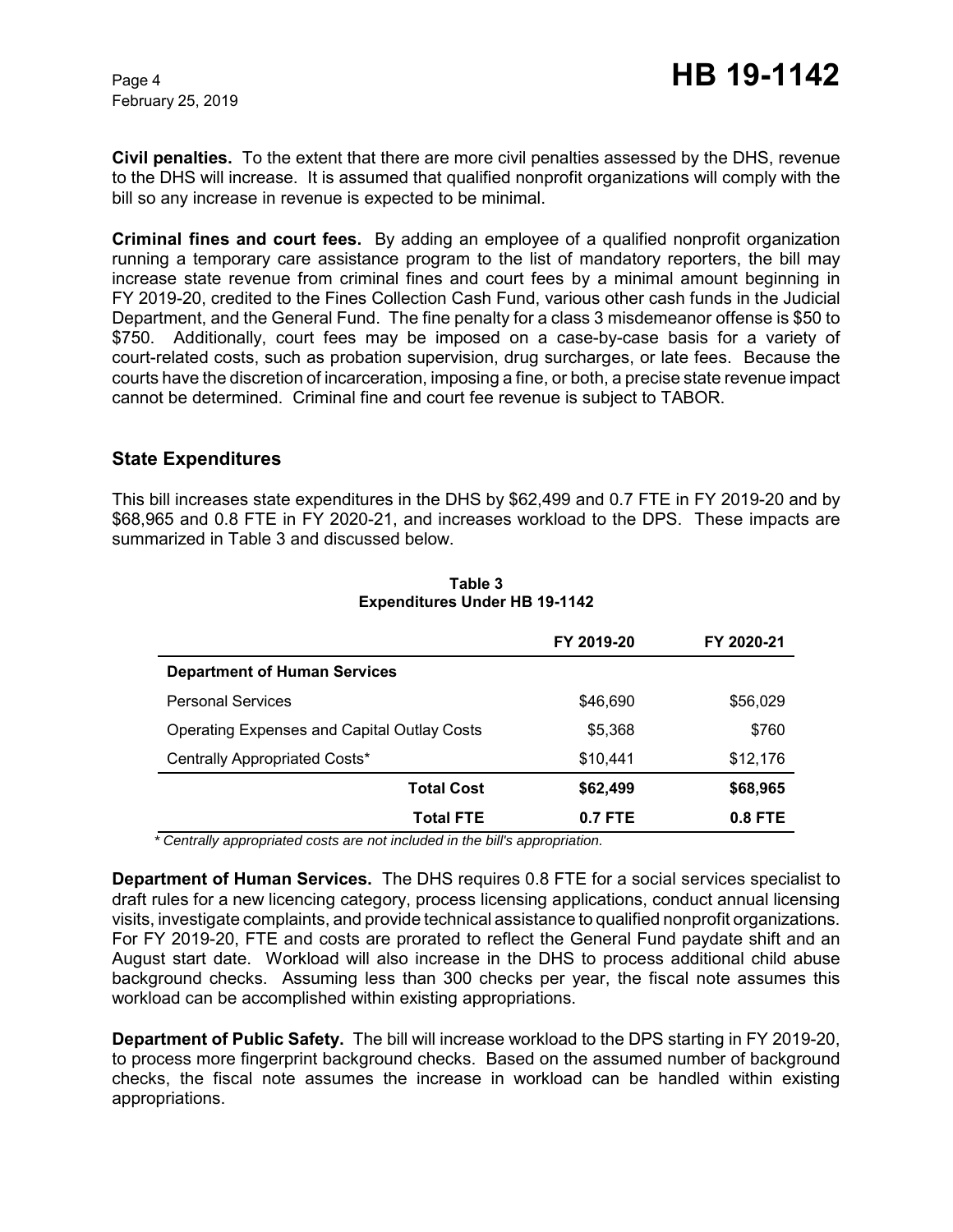**Judicial branch agencies that represent indigent children and parents.** To the extent that any authorized agreements convert into a child welfare case, workload for these agencies will also increase. It is assumed that the increase in workload can be handled within existing appropriation.

**Judicial Department***.* This bill may increase costs and workload for the trial courts in the Judicial Department to process additional criminal case filings. To the extent that offenders are sentenced to probation, costs and workload in the Division of Probation will increase. Costs and workload may also increase in the agencies that provide representation to indigent persons, including the Office of the State Public Defender and the Office of Alternate Defense Council. Overall, it is assumed that this workload can be accomplished within existing appropriations. Should a change in funding be required for any agency or division with the Judicial Department, the fiscal note assumes it will be addressed through the annual budget process.

**TABOR refunds.** The bill is expected to increase state General Fund obligations for TABOR refunds by up to \$18,975 in FY 2019-20. Under current law and the December 2018 forecast, the bill will correspondingly increase the amount refunded to taxpayers via sales tax refunds on income tax returns for tax year 2020. The state is not expected to collect a TABOR surplus in FY 2020-21.

**Centrally appropriated costs.** Pursuant to a Joint Budget Committee policy, certain costs associated with this bill are addressed through the annual budget process and centrally appropriated in the Long Bill or supplemental appropriations bills, rather than in this bill. These costs, which include employee insurance and supplemental employee retirement payments, are estimated to be \$10,441 in FY 2019-20 and \$12,176 in FY 2020-21.

### **Local Government**

Beginning in FY 2019-20, this bill is expected to increase local government revenue, costs, and workload as described below. The exact impact to a particular local government will vary depending on the number of offenses committed within its jurisdiction.

**District attorneys**. By adding employees of a qualified non-profit organizations operating a temporary care assistance program to the list of mandatory reports, the bill will increase costs and workload for district attorneys to prosecute any new failure to report offenses. District attorney offices are funded by counties, with each county in a judicial district contributing based on its population.

**County jails.** Based on the assumptions listed in the Comparable Crime Analysis section, the bill may increase county jail costs. However, because the courts have the discretion of incarceration or imposing a fine, the precise county impact cannot be determined. Under current law, the state reimburses county jails for housing state inmates. Based on a 2018 Joint Budget Committee Staff county jail survey, the average cost to house an offender in a county jail is \$98.83 per day, but varies significantly from \$43.65 to \$350.21 per day depending on the county. For the current fiscal year, the state reimburses county jails at a daily rate of \$54.93.

**County departments of human services.** To the extent that any authorized agreements convert into a child welfare case, workload for county department of human services will increase. It is assumed that the increase in workload will be minimal.